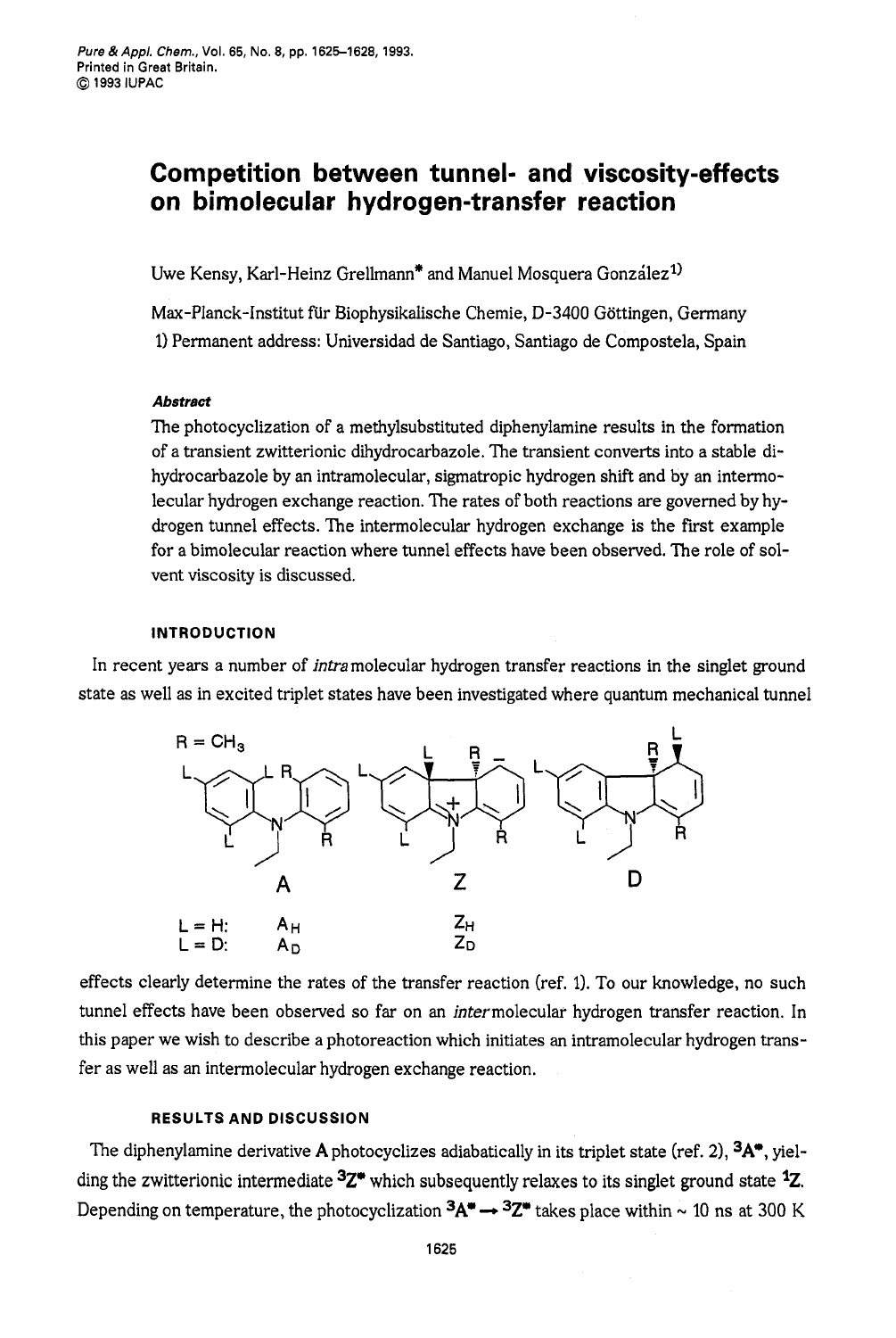and  $\sim$  100  $\mu$ s at 100 K; the intersystem crossing process  $3Z^* \rightarrow 1Z$  is temperature independent (rate constant  $k_{iS} = 3 \times 10^6$  s<sup>-1</sup>). The lifetime of <sup>1</sup>Z is at all temperatures several orders of magnitude longer than that of its precursors. Therefore, if one analyses the decay of <sup>1</sup>Z, which has an absorption maximum at  $\lambda_{\text{max}}$  = 520 nm, its formation can be taken to be instantaneous.

Three reaction channels are responsible for the decay of **lZ** (cf. Scheme 1): 1. Thermally activated ring-opening back to the starting material (rate constant  $k<sub>b</sub>$ ). 2. Rearrangement by an intramolecular sigmatropic [1,8]-hydrogen-shift (rate constant  $k_{hs}$ ) yielding as final product the stable dihydrocarbazole D. 3. Intermolecular hydrogen exchange (overall rate constant  $\theta_{ex}$ ) yielding *the same* endproduct  $D$  as the intramolecular process  $k_{hs}$ .

Scheme 1

\n
$$
1Z + 1Z = \frac{k_d}{k_d} \left(1Z - 1Z\right) \xrightarrow{k_{ex}} 21D
$$
\n
$$
k_b
$$
\n
$$
k_{hs}
$$
\n
$$
1A - 1D
$$
\n12 + 1Z

\n
$$
\frac{k_d}{k_{hs}}
$$
\n
$$
\theta_{\alpha} = k_d \cdot k_{\alpha} / (k_d + k_{\alpha})
$$

The ring-opening reaction has a high activation energy  $(k_b = 5 \times 10^{12} \text{ exp }(- \Delta E_b / RT)$ ;  $\Delta E_b$ 57 kJ/mol). It prevails at temperatures above  $\sim$  200 K and therefore, the decay of  $^{12}Z$  is within experimental error monoexponential in that temperature region. At temperatures below  $\sim$  180 K the rates of the intramolecular rearrangement  $(k_{hs})$  and the bimolecular exchange reaction  $(\theta_{ex})$ dominate and the decay of **lZ** is of mixed first- and second-order.

At T = 173 K, solutions of the amines  $A_H$  and  $A_D$  in nitrogen-purged 3-methylpentane (3MP) were photolysed in mg-amounts (ref. 3). The resulting photoproducts were carefully analysed by NMR-spectroscopy. According to this analysis *only one* photoproduct (detection limit *2* 5%) was formed, namely the dihydrocarbazole  $D$ . After the photolysis of the deuterated compound  $A_D$ one D-atom was found on the diene-ring of  $D$ , the other 2 remained at the aromatic ring. Since at 173 K both, the first- and the second-order reaction contribute substantially to the decay of **lZ** , we conclude that *the two decayprocessesyield the same photoproduct D.* 

*Scheme 2* 

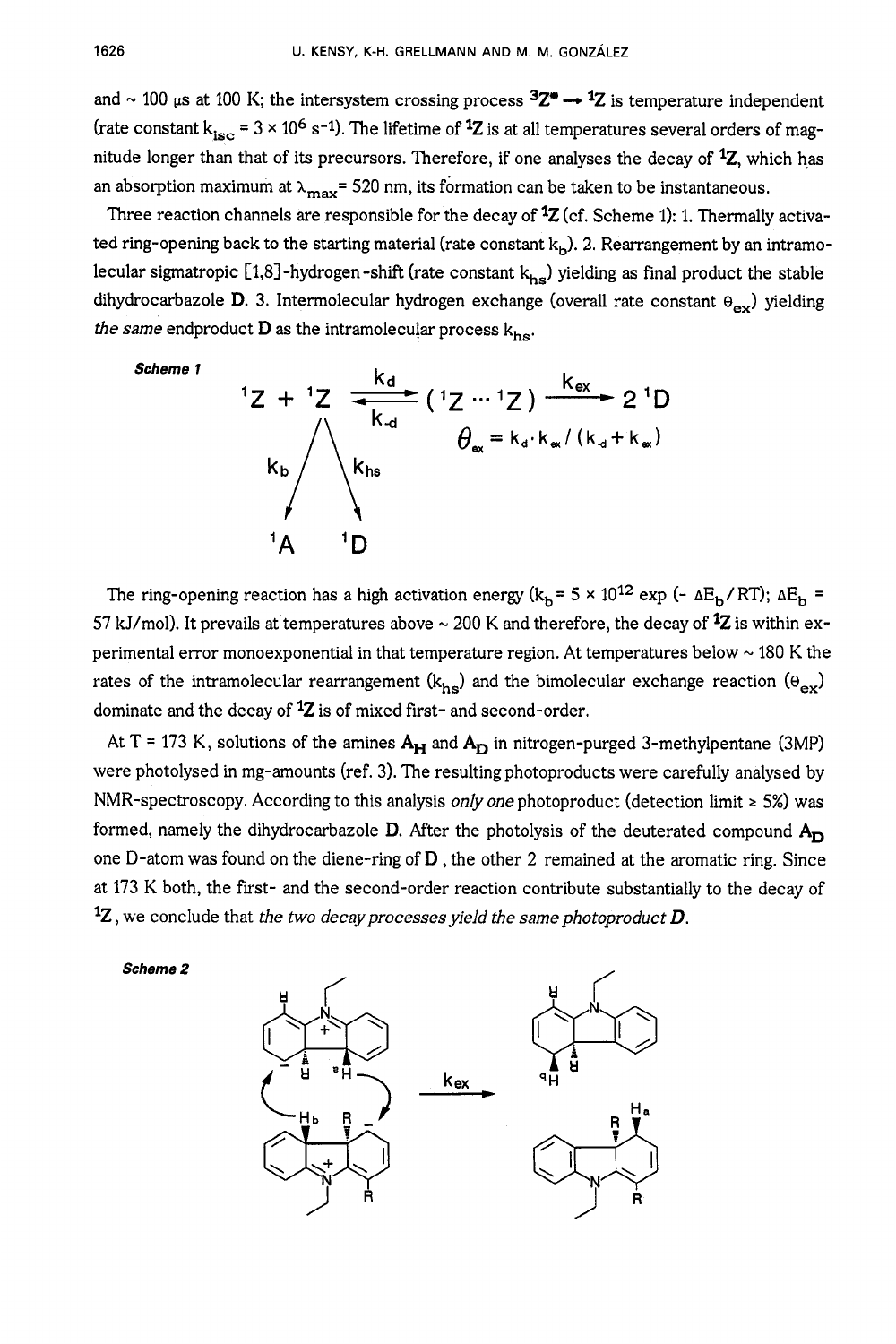In this paper we discuss the second-order reaction in more detail. We propose that the zwitterion <sup>1</sup>Z forms an encounter complex  $(12^{-1}Z)$  (rate constant  $k_d$ ) which either dissociates  $(k_d)$ or forms two molecules of  ${}^{1}D$  by a mutual hydrogen exchange (rate constant  $k_{ex}$ , cf. Scheme 2). The overall second-order rate constant of this reaction is

$$
\Theta_{\mathbf{ex}} = \mathbf{k}_{\mathbf{d}} \cdot \mathbf{k}_{\mathbf{ex}} / (\mathbf{k}_{\mathbf{ex}} + \mathbf{k}_{\mathbf{d}})
$$

If  $k_{ex} \times k_{-d}$ , the process becomes *reaction controlled*, i.e.,  $\theta_{ex} \approx k_d \cdot k_{ex}/k_{-d}$ , and if  $k_{ex} \times k_{-d}$ , the process becomes *diffusion controlled,* i.e.,  $\theta_{ex} \approx k_{c}$ 



second-order rate constants **eex** in 3MP (triangles) and **CI**  (dots and circles) and of diffusion rate constants calculated from viscosity data. *Figure 1:* Arrhenius plot of experimentally determined

We determined  $\theta_{ex}$  in the temperature range 74 K to 180 K in the two nonpolar solvents 3MP and the mixture cyclopentane/isopentane, 1:4 by volume (CI). The result is shown as Arrhenius plot in Fig. 1. For both solvents accurate viscosity data are available (ref. 4). Included in Fig. 1 are the diffusion rate constants  $k_d(MP)$  and  $k_d(Cl)$  which were calculated using the corresponding viscosity data  $\eta(MP)$  and  $\eta(Cl)$  and assuming  $k_d = 8 RT/3\eta$ .

the calculated diffusion rate constants  $k_d(MP)$  and  $k_d(Cl)$  are 2 to 5 orders of magnitude larger than  $\theta_{ex}$ . In 3MP, which is at lower temperatures much more viscous than the mixture CI, the Arrhenius plot of  $\Theta_{ex}(MP)$  bends down steeply below ~ 90 K and the extrapolation of the k<sub>d</sub>(MP) -values (dashed line in Fig. 1) clearly shows that in 3MP around 90 K the exchange rate constant Obviously, above  $\sim$  100 K the exchange reaction is in both solvents reaction controlled, because